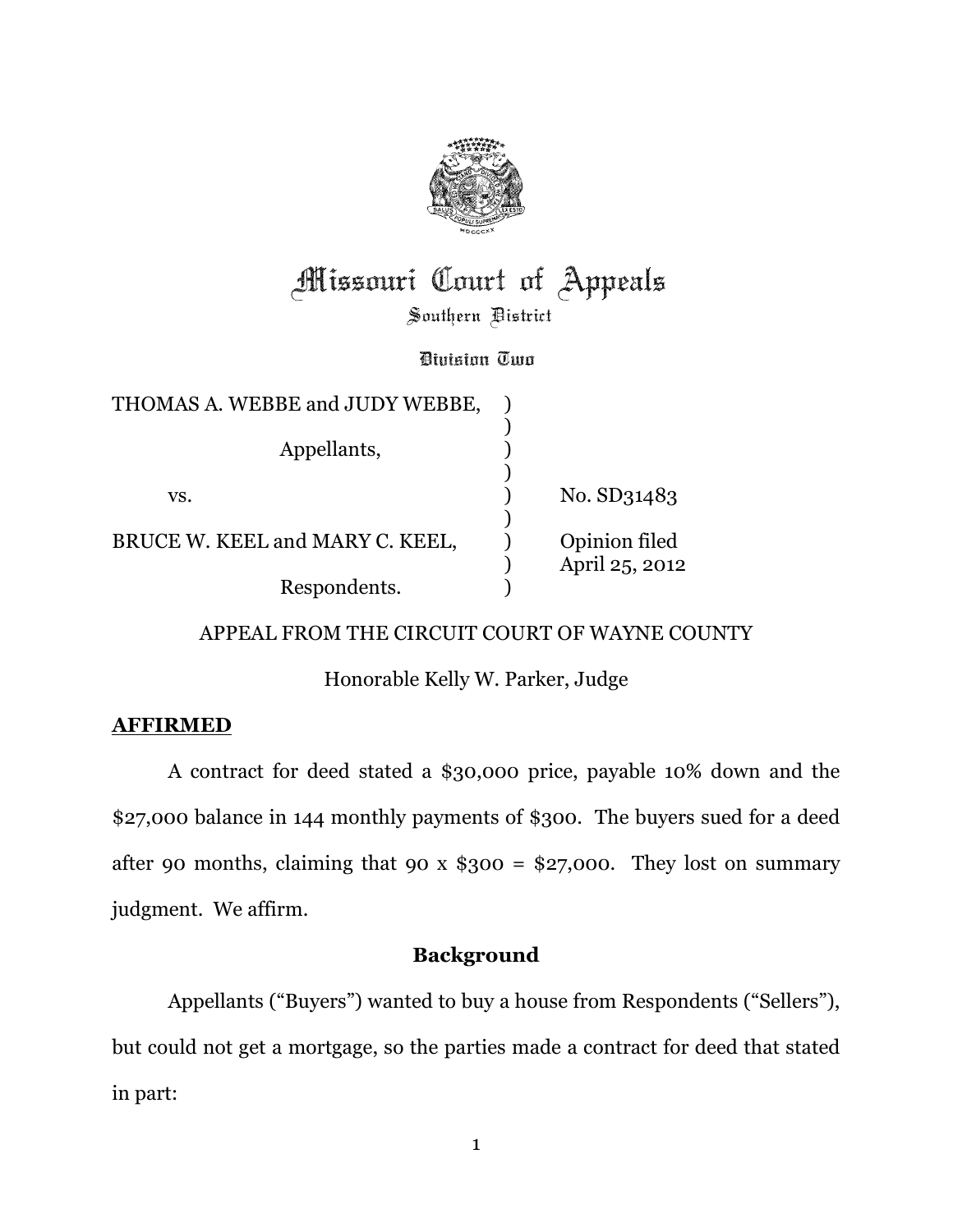- A selling price of \$30,000, less a 10% down payment of \$3,000, for a balance due of \$27,000.
- "Payment to begin August 3, 2002, and continue each month for 144 (one hundred forty-four) months. Payment to be \$300 (Three hundred dollars) per month with possible exception." 1
- Buyers would receive a deed within ten working days of "[w]hen the last payment is made, number 144 (one hundred forty-four)."

Ninety months later, Buyers sued Sellers for the deed, citing the \$30,000 sale price and claiming their payments totaled that sum. Sellers eventually sought summary judgment on two bases: (1) the contract required 144 payments, not 90; and (2) in any event, Buyers had not yet paid \$30,000. The trial court granted Sellers' motion, but did not state the basis for its ruling.<sup>2</sup>

## Point on Appeal

Buyers' sole point asserts that summary judgment was improper "because there are genuine issues of material fact concerning the interpretation of the contract for deed." This rests on a faulty premise since contract interpretation is a question of law. Newco Atlas, Inc. v. Park Range Constr., Inc., 272 S.W.3d 886, 891 (Mo.App. 2008). Likewise, "the parties' disagreement about the

l

<sup>1</sup> This exception, which apparently never came into play, tied Buyers' payment to Sellers' "interest sensitive loan" and included an illustration. Sellers' monthly payments on the property were \$359.39. If they went up to \$369.39, "then [Buyers] agree[d] to increase the monthly installment payment to \$310.00 (three hundred ten dollars and no cents) to reimburse [Sellers'] increase in interest on said property."

<sup>2</sup> Such failure does not impede appellate review, which is essentially de novo. ITT Comm. Fin. Corp. v. Mid-Am. Marine Supply Corp., 854 S.W.2d 371, 376 (Mo. banc 1993).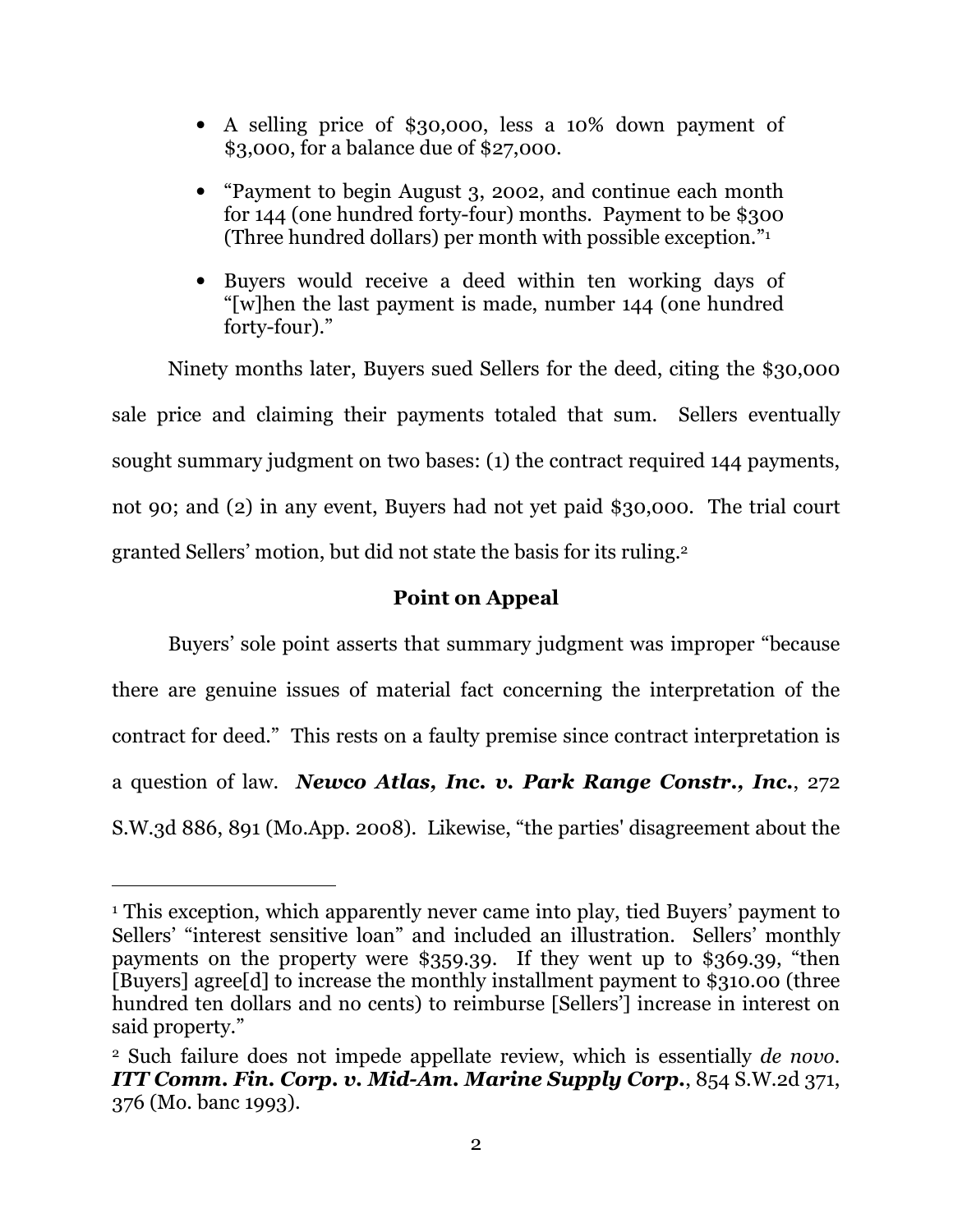interpretation of terms in the contracts is not a dispute of fact but a question of law properly decided by the trial court."  $\mathbf{Id}$  at 895.

Faring no better are Buyers' supporting arguments, such as:

It is clear by the positions taken by both parties, that there is a difference of opinion as to what the agreed upon purchase price of the subject property was. The trial court's granting of [Seller's] Motion For Summary Judgment in light of its failure to recognize this material disputed fact was error.

Citing this "difference of opinion," Buyers claim the contract is ambiguous (should the contract payments total \$30,000 or \$46,300?), and that a jury should decide the correct interpretation.

These assertions all go amiss. Judges, not juries, interpret contracts. Newco Atlas, 272 S.W.3d at 891. Judges, not juries, decide contract interpretation disputes. Id. at 895. Disputed contract terms are not necessarily ambiguous. Id. at 891. It is not ambiguous for 144 monthly payments to exceed this contract's sale price because the time value of money is a judicially-known concept. See Nesselrode v. Executive Beechcraft, Inc., 707 S.W.2d 371, 385 n.13 (Mo. banc 1986)("The concept of present worth or value rests on the assumption that money has earning power. Therefore, the value of one dollar today is worth more than one dollar payable at a future date—because the one dollar paid today can, through safe investments, grow and earn additional dollars.").